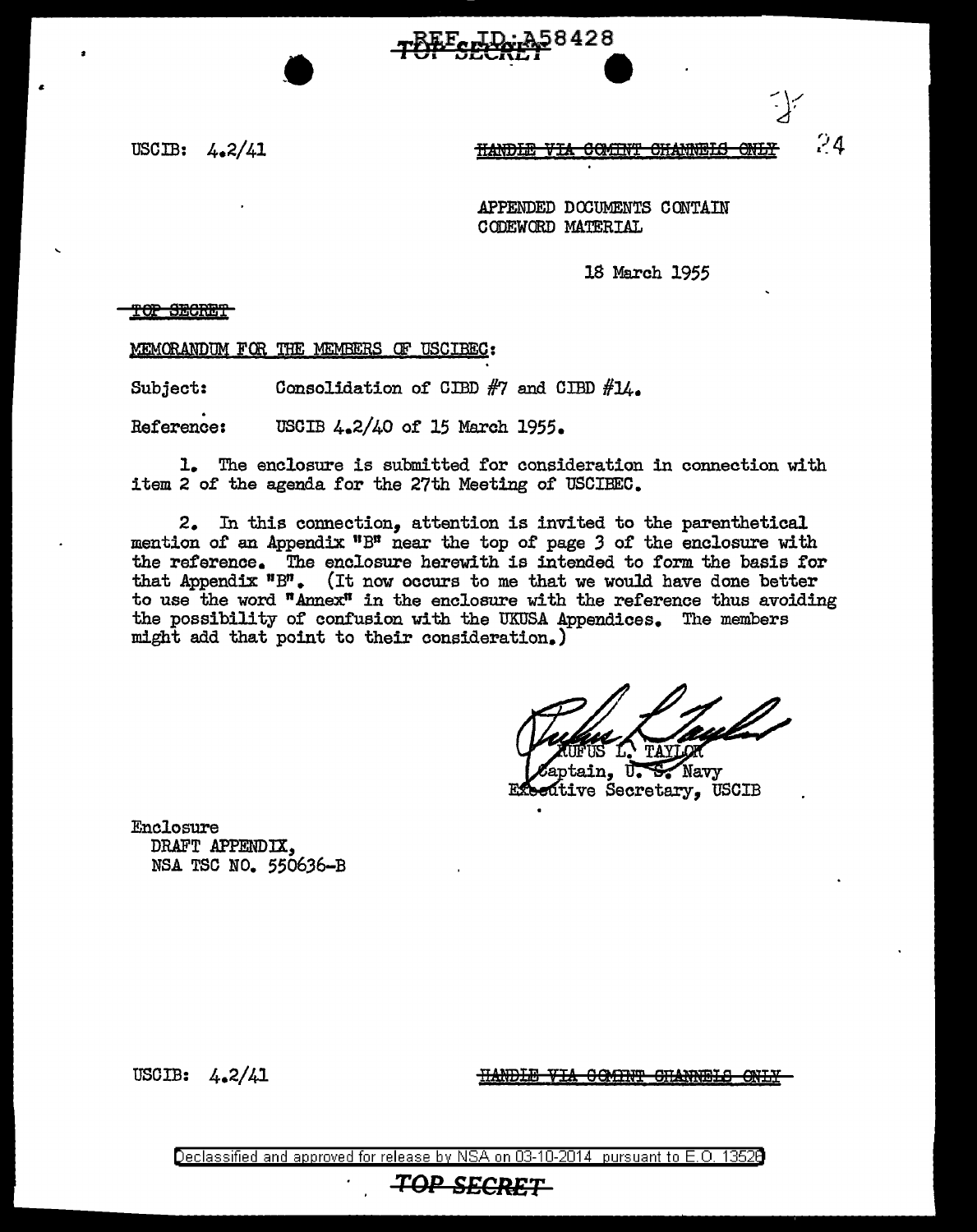<del>STICRIM</del>

#### DRAFT APPENDIX

### **GUIDE TO UNIFORM INTERPRETATION** OF SECTION III OF CIBD #

Appendix B to the UKUSA Agreement provides for the assignment of personnel to four groups  $(A, B, C, D)$ , depending upon their degree of COMINT familiarity, and provides safeguards to govern their assignment to hazardous duty - duty where they would be exposed to capture and interrogation. The definitions provided for groups  $A_9$ ,  $B_9$ ,  $C_9$ ,  $D_9$ , being extremely broad and general in nature, the U.S. COMMY community has derived the following expansions for purposes of providing ready and uniform decisions.

1. Group A.

No expansion is considered necessary.

2. Group B.

No expansion is considered necessary, but for the sake of clarity it is stated that the term "knowledge of current value" is to be interpreted. in each case where any doubt arises, in favor of a strict safeguarding of security. It is probable that a majority of COMINT cleared and indoctrinated persons would fall in this group or a higher group. It would apply, for example, to large numbers of field processing personnel as well as to most of those who have been assigned to NSA or the Service Cryptologic Agency headquarters.

3. Group C, which is defined as "personnel having knowledge of current value about Category III COMINT," requires further elaboration. Any of the

> ECRET CONTROL NUMBER 550636-B PAGES

#### Incl.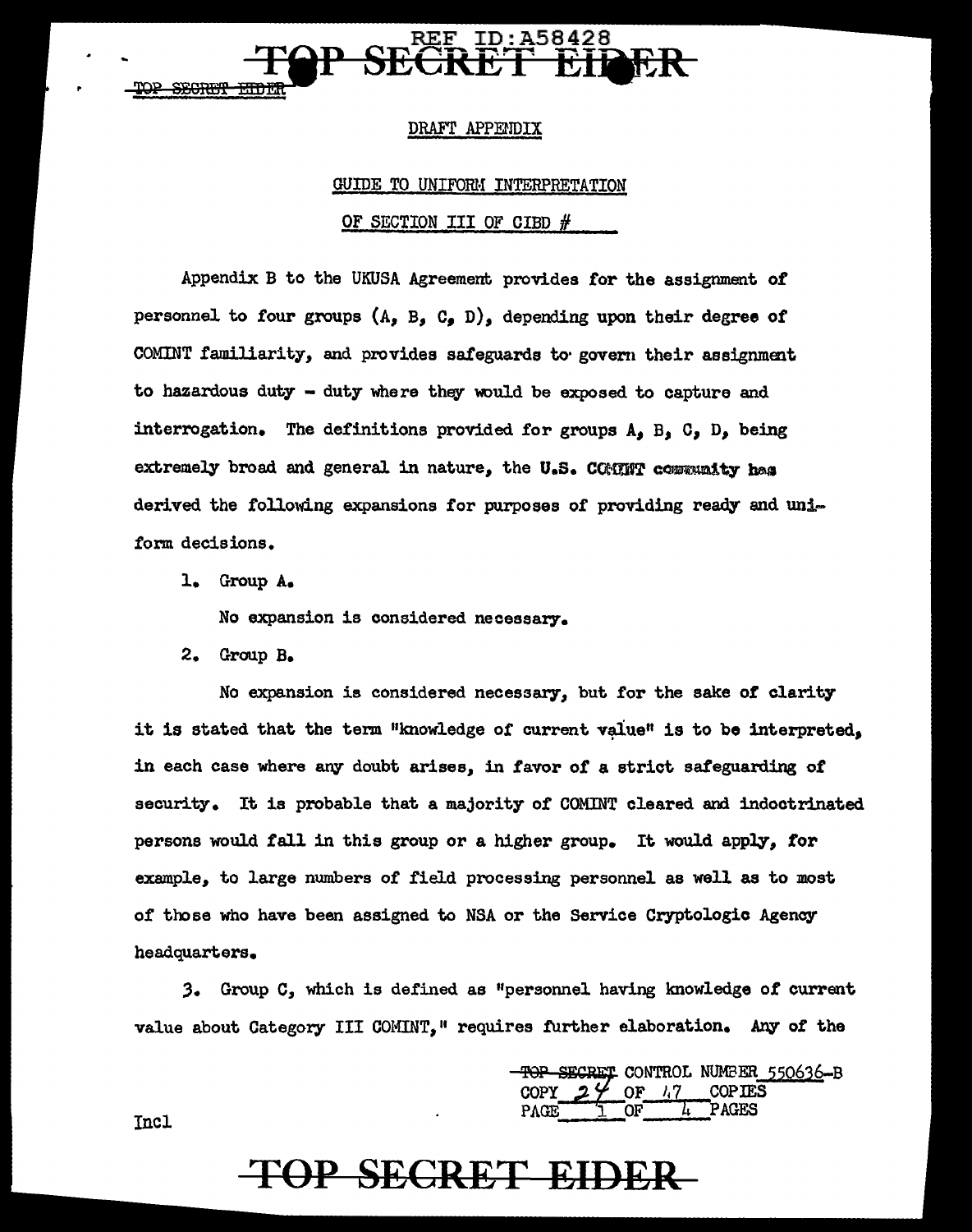

### TOP SECRET EIDER

following types of lmowledge would be sufficient to cause assignment to this or the next. higher group:

a. Our present state of progress in terms of degree of readability with respect to any Communist nation but without detailed knowledge of the means or methods employed or the mechanics of the cryptosystems involved.

b. As in a. above with respect to any major non-Communist target, but with the added requirement that some potentially useful knowledge or the means or methods employed or the mechanics of the crypto-systems involved is present. (This distinction would omit certain persons who had knowledge that substantial success was being obtained against, for example, Italy through knowledge of the nature or existence of current end-product. but who could tell nothing as to the reasons for success. It is a frank liberalization of the strict letter of UKUSA Appendix B.)

c. The degree of success attained by the technique of synthesis of large volumes of  $T/A$  and Plain Language  $(P/L)$  data to yield vital information against Russia. (This means intimate knowledge of the scope and nature of Russian T/A published as Category III or of the Russian PL reporting and the dependence placed upon it.)

d. Knowledge *ot* the overall distribution *ot* the u.s.-u.K. COMINT effort including the size, location and purpose of advanced processing units and intercept establishments. (The intent here is that the knowledge should be both broad and deep and include not only the present moment but the historic aspects and future plans as well.)

> TOP SEGRET CONTROL NUMBER 550636-B<br>COPY *J* & OF 1,7 COPIES PAGE 2 OF *h* PAGFS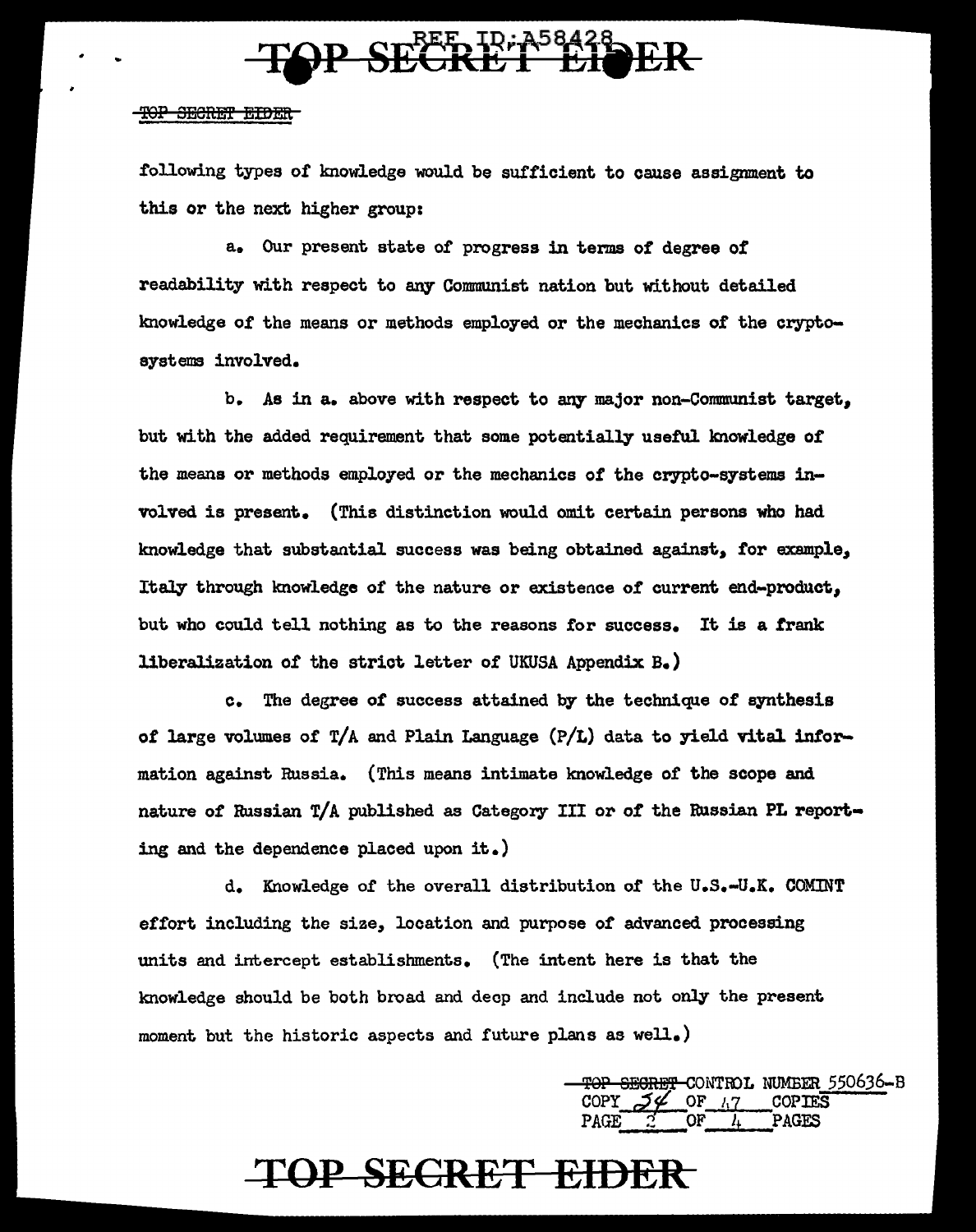e. Programming techniques of general purpose computer equipments for cryptanalytic problems.

<del>JP Srtitur ribrit</del>

**REF ID:A58428** 

SECRET EIDER

*t.* Capability to intercept radio transmissions where the equipments and techniques required go significantly beyond equipments and techniques in general use in the art. This may include for example, special equipments and techniques necessitated by very high or low frequencies encountered, new multiplex transmissions, ciphony, cifax, ultra-speed, noise type communications, etc.

These criteria will inevitably lead to the assignment of large' numbers of personnel to Group c.

4. Group D also requires elaboration it any real distinction from Group C is to be established. *Any* of the following would be sufficient for assignment to Group D.

a. Knowledge of the nature or the methods and means of' attack employed against Communist Category III systems or knowledge of projected new methods.

b. Broad overall knowledge of our success or failure against our various non-Communist targets together with the reasons therefore, the techniques developed, and the ke7 personalities involved. {In general this would apply only to persons who had held senior posts in NSA proper on a career basis. It is aimed at the person who is dangerous through sheer bulk of accumulated knowledge and experience.)

c. Knowledge of the status of one or more of the highly sensitive "compartmented" problems during the time that such problem. may remain compartmented. (Compartmented problems are few in number and usually small.

> SEGRET CONTROL NUMBER 550636-B  $2\%$  OF  $/17$  COPIES  $PAGE \quad 3$  OF  $\frac{l_1}{l_1}$  PAGES